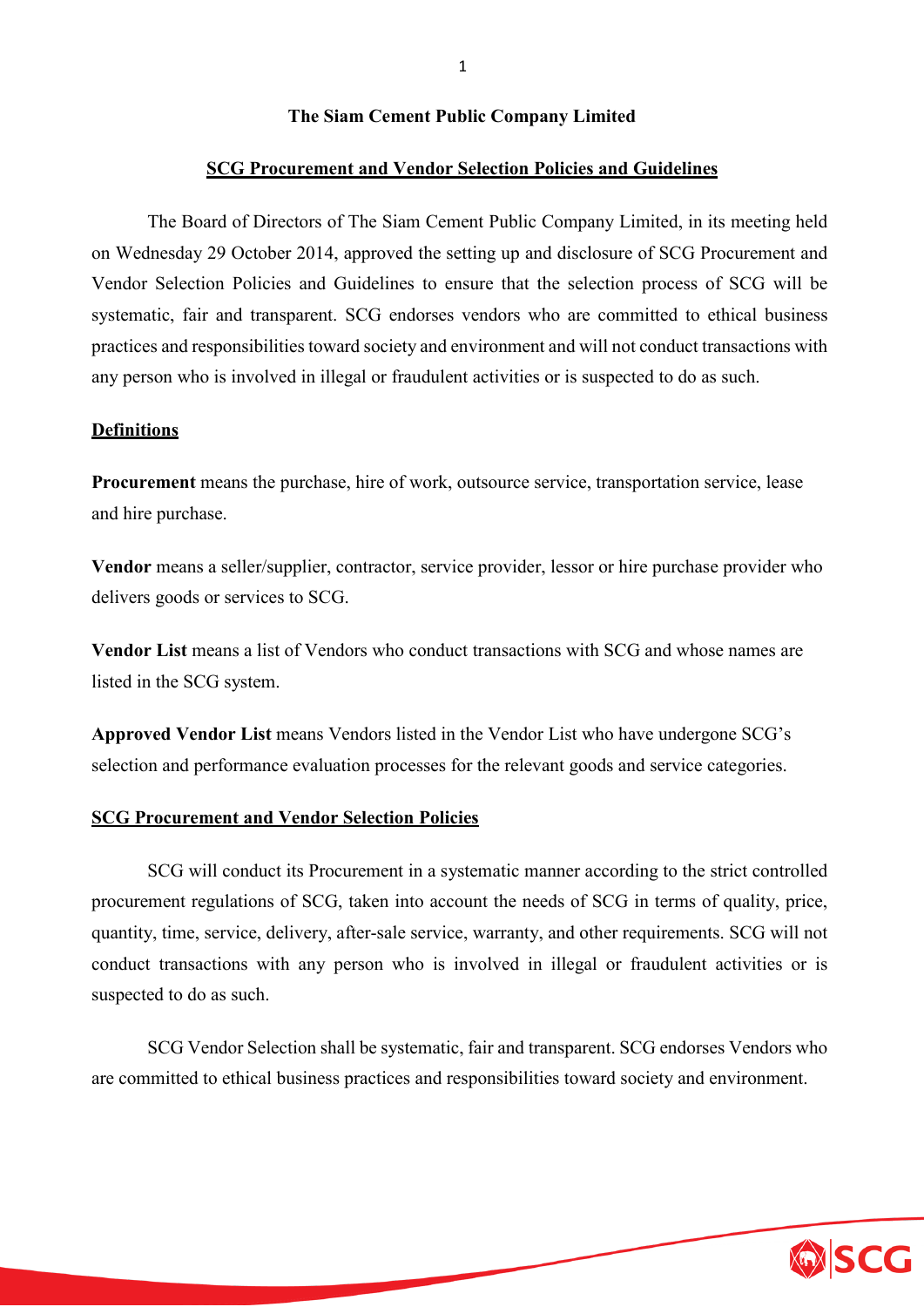### **Qualifications of SCG Vendors**

- 1. The Vendor shall have verifiable business facilities.
- 2. The Vendor shall have reliable staff, machinery and equipment, products, services, warehouses, financial status and performance records.
- 3. The Vendor shall agree to comply with SCG Supplier Code of Conduct.
- 4. The Vendor shall have satisfactory performance records, which will be evaluated by SCG on the basis of the quality of goods and services, including the delivery, after-sale services, warranty or other transactional requirements.
- 5. The Vendor shall have no conflict of interest with SCG's business.
- 6. The Vendor shall never been banned from doing business due to fraudulent conducts.

# **Application**

- 1. Prospective vendors can submit an application form provided by SCG together with detailed information and supporting documents, which include a registration certificate or identity certificate, other certificates issued by government authorities, power of attorney documents, bank account numbers and copies of registration certificates issued by the Department of Revenue such as a copy of the Certificate of Value Added Tax (Por Por 20). The application form and supporting documents shall be submitted to SCG's procurement unit.
- 2. SCG's Vendor shall sign its agreement to comply with SCG Supplier Code of Conduct.

#### **Business Transaction Procedures**

- 1. SCG only deals business with Vendors listed in the Vendor List, except for the cases of a price quotation or a tender where the non-listed Vendors may be invited to submit a quotation or tender and can apply for a Vendor status thereafter if selected. SCG may ask its Vendors to agree to electronic transactions in accordance with the applicable electronic transactions laws for convenience and speed of the transactions.
- 2. A written purchase order or an agreement between a Vendor and SCG will be considered constituting the transactional obligations between both parties.
- 3. For submitting a price quotation or entering into an agreement, SCG may request in writing a performance bond, from the Vendor which will be returned after all transactional obligations are completed.
- 4. Upon the completion of their obligations under an agreement, contract or purchase order, Vendors shall submit the relevant tax invoices, receipts and/or other necessary supporting documents to SCG for payment at the time and place specified by SCG. This is to provide